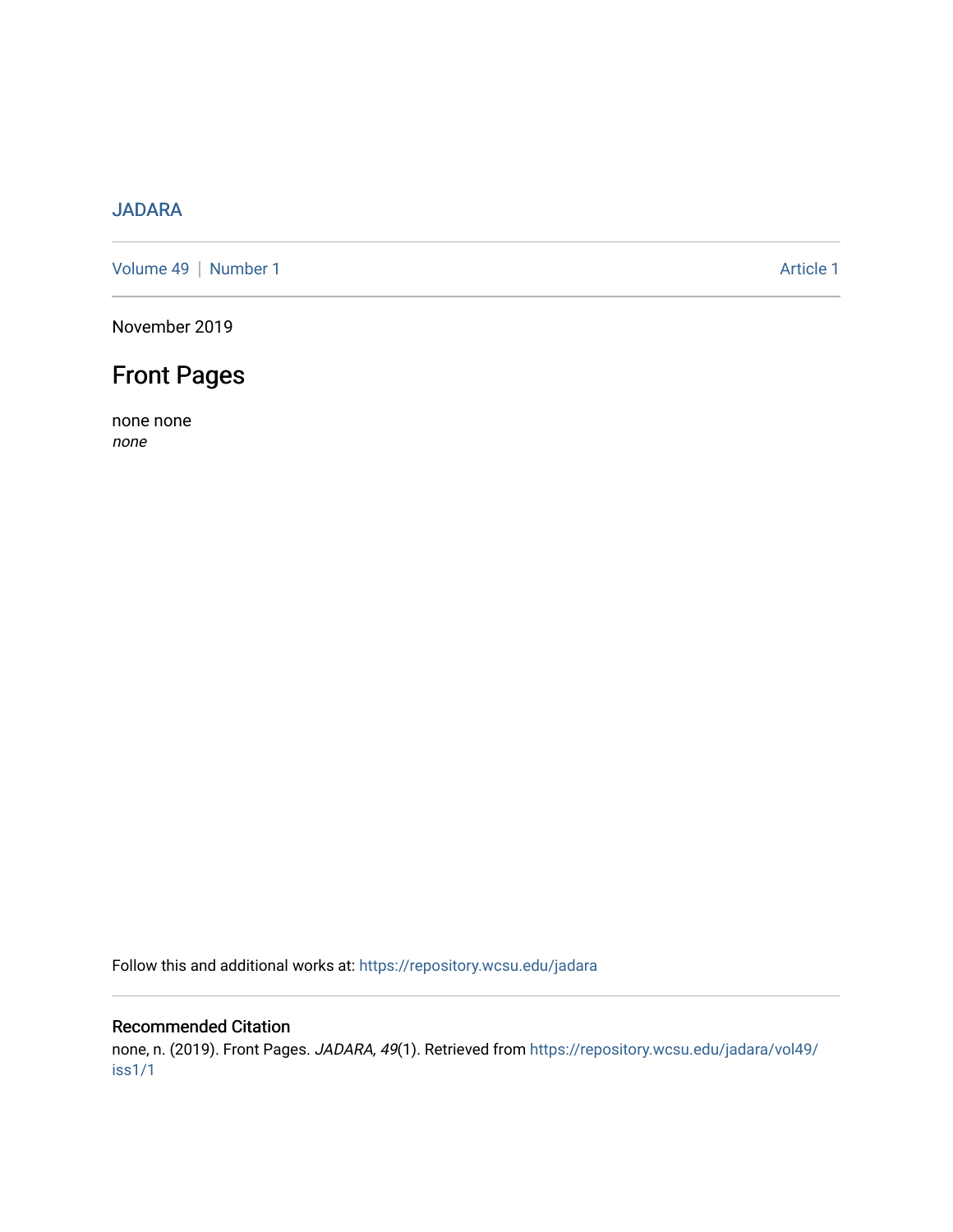# JADARA

A Journal for Professionals Networking for Excellence in Service Delivery with Individuals who are Deaf or Hard of Hearing



Volume 49 Number 1 Fall 2014

ISSN 0899-9228

**IADARA** 

Volume 49 Numher

Panec 1-57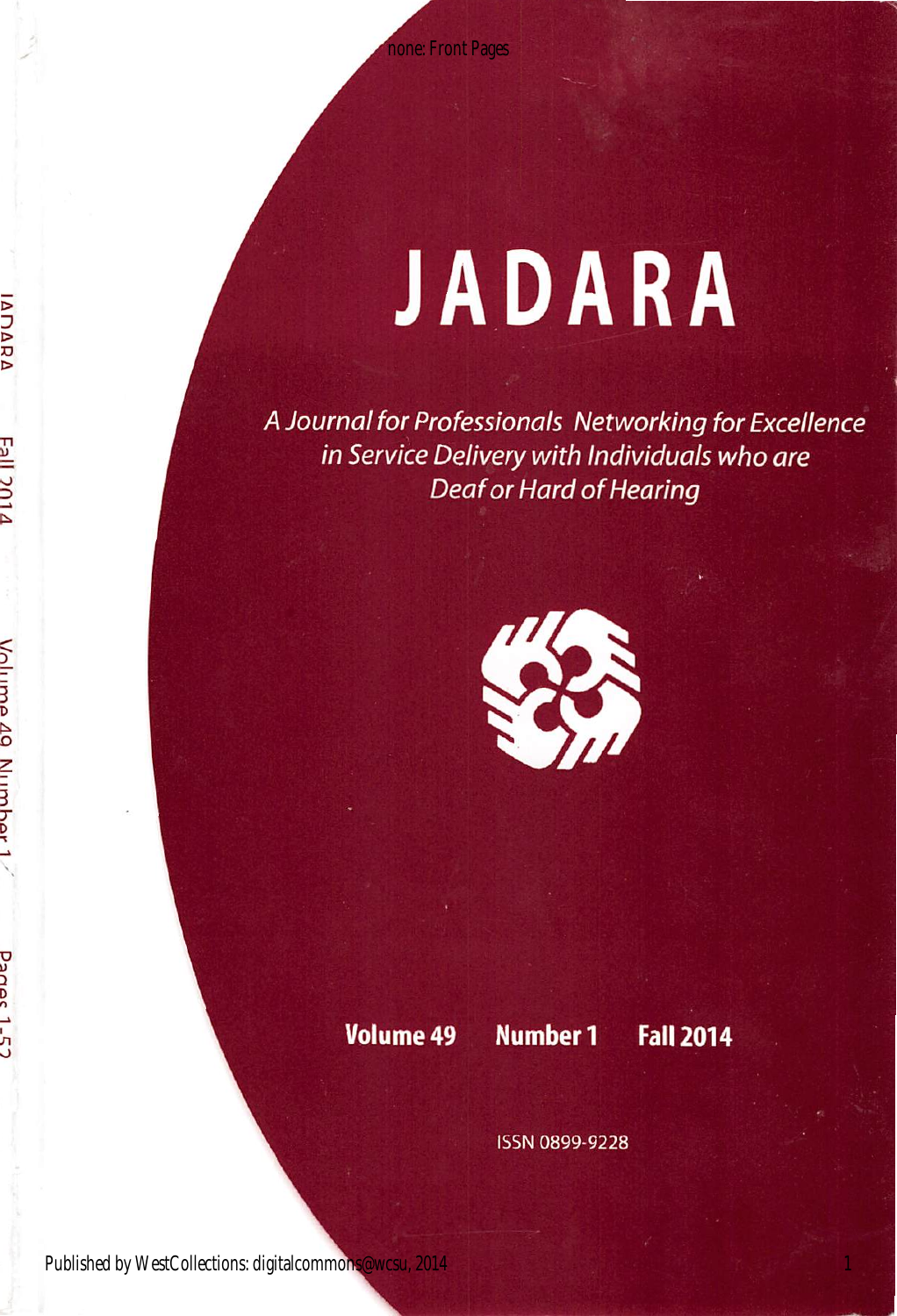

The official publication of ADARA

A Journal for Professionals Networking for Excellence in Service Delivery with Individuals who are Deaf or Hard of Hearing

> Senior Editor David M. Feldman, Barry University

## Editorial Review Board

Pamela Dean Mayo Clinic

Lawrence H. Pick Gallaudet University

Denise Kavin PEPNet-Northeast

Gabriel I. Lomas Western Connecticut State University

Irene Leigh Gallaudet University Shawn P. Saladin The University of Texas -Pan American

Steven R. Sligar East Carolina University